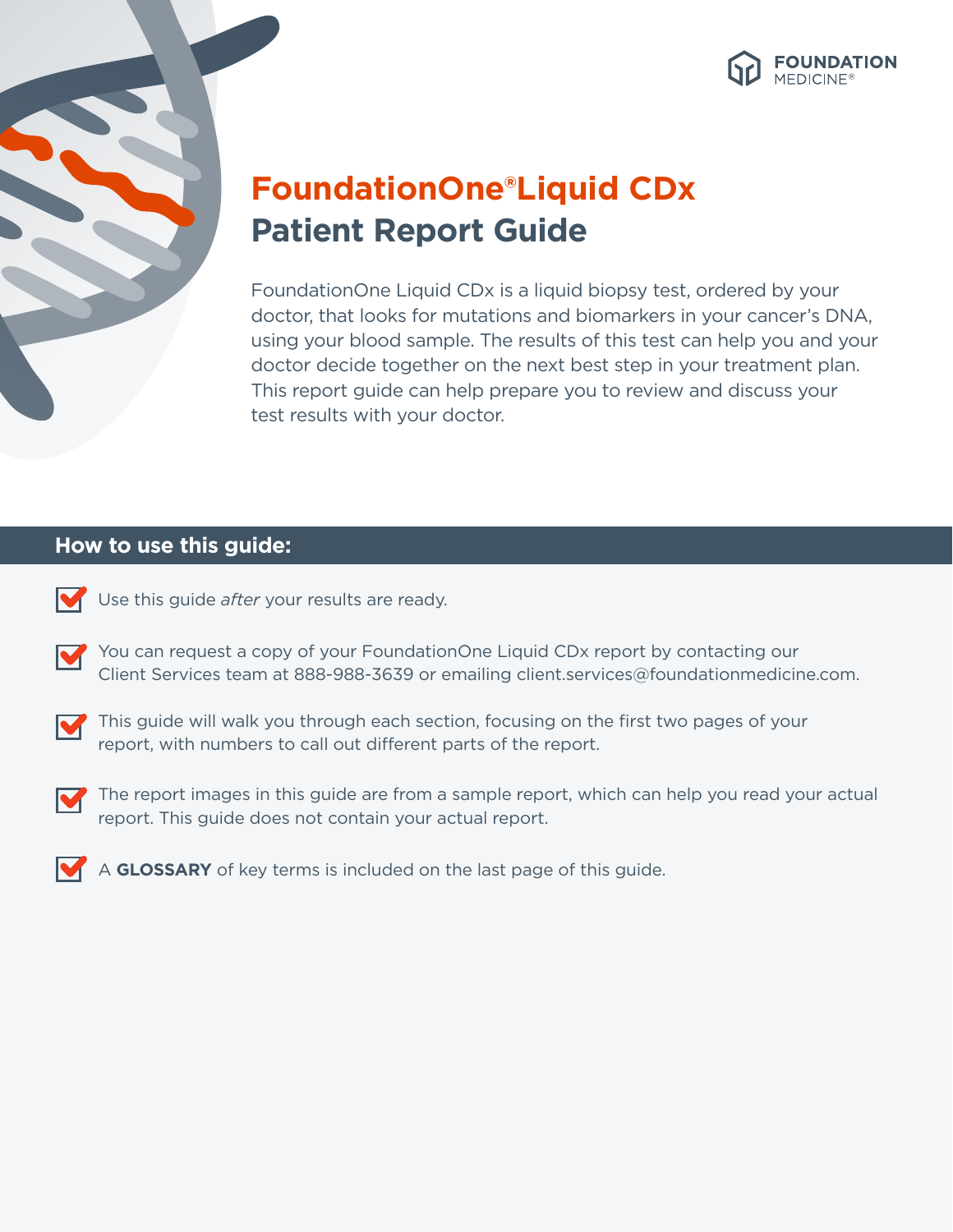# **Report Page One**

### **1**

### **Companion Diagnostic (CDx) Associated Findings**

The FoundationOne Liquid CDx test for solid tumors is an FDA-approved "companion diagnostic" (or "CDx") for corresponding FDA-approved therapies (see definitions in glossary at end). This first layer of results (CDx-associated findings) is listed on page one. The "genomic findings detected" column includes the name of the gene where the mutation was found (e.g., "*PIK3CA*") along with a description of that mutation (e.g., "H1047L").

You and your doctor can discuss if any of the corresponding FDA-approved treatment options may be right for you.

# **2**

# **Other Biomarkers with Potential Clinical Significance**

A second layer of results (beyond the CDx findings) are listed in this section. These findings, along with associated treatments, are described more on page two of the report.

#### *What if there are no treatment options listed in the CDx section of my report?*

*This is not uncommon. If this applies for your report, you will see a gray box on this page stating "NO REPORTABLE ALTERATIONS WITH COMPANION DIAGNOSTIC (CDx) CLAIMS." There may be other treatment options on the following pages of your report, including FDA-approved therapies or clinical trials. Talk to your doctor about the treatment options in your full report.*

| FOUNDATIONONE®LIQUID CDx                                                                                                                                                                                                                                                                                                                                                                                                    | PATIENT                                               | TUMOR TYPE<br>Breast cancer (NOS)                                                                                                                                                                                                                              | REPORT DATE                                      |  |  |
|-----------------------------------------------------------------------------------------------------------------------------------------------------------------------------------------------------------------------------------------------------------------------------------------------------------------------------------------------------------------------------------------------------------------------------|-------------------------------------------------------|----------------------------------------------------------------------------------------------------------------------------------------------------------------------------------------------------------------------------------------------------------------|--------------------------------------------------|--|--|
|                                                                                                                                                                                                                                                                                                                                                                                                                             |                                                       |                                                                                                                                                                                                                                                                | ORDERED TEST #                                   |  |  |
| <b>PATIENT</b>                                                                                                                                                                                                                                                                                                                                                                                                              | <b>PHYSICIAN</b>                                      | <b>SPECIMEN</b>                                                                                                                                                                                                                                                |                                                  |  |  |
| DISEASE Breast cancer (NOS)                                                                                                                                                                                                                                                                                                                                                                                                 | ORDERING PHYSICIAN                                    | SPECIMEN ID                                                                                                                                                                                                                                                    |                                                  |  |  |
| NAME                                                                                                                                                                                                                                                                                                                                                                                                                        | MEDICAL FACILITY                                      | SPECIMEN TYPE                                                                                                                                                                                                                                                  |                                                  |  |  |
| DATE OF BIRTH                                                                                                                                                                                                                                                                                                                                                                                                               |                                                       | DATE OF COLLECTION                                                                                                                                                                                                                                             |                                                  |  |  |
| <b>SFX</b>                                                                                                                                                                                                                                                                                                                                                                                                                  | ADDITIONAL RECIPIENT                                  | SPECIMEN RECEIVED                                                                                                                                                                                                                                              |                                                  |  |  |
| MEDICAL RECORD #                                                                                                                                                                                                                                                                                                                                                                                                            | MEDICAL FACILITY ID<br>PATHOLOGIST                    |                                                                                                                                                                                                                                                                |                                                  |  |  |
| <b>Companion Diagnostic (CDx) Associated Findings</b>                                                                                                                                                                                                                                                                                                                                                                       |                                                       |                                                                                                                                                                                                                                                                |                                                  |  |  |
| <b>GENOMIC FINDINGS DETECTED</b>                                                                                                                                                                                                                                                                                                                                                                                            |                                                       | <b>FDA-APPROVED THERAPEUTIC OPTIONS</b>                                                                                                                                                                                                                        |                                                  |  |  |
| PIK3CA H1047L                                                                                                                                                                                                                                                                                                                                                                                                               |                                                       | PIQRAY® (alpelisib)                                                                                                                                                                                                                                            |                                                  |  |  |
| OTHER SHORT VARIANTS AND SELECT REARRANGEMENTS AND COPY NUMBER<br><b>ALTERATIONS IDENTIFIED</b><br>Results reported in this section are not prescriptive or conclusive for labeled use of any specific therapeutic product.<br>See professional services section for information on the alterations listed in this section as well as any additional detected copy numb<br>alterations, gene rearrangements, or biomarkers. |                                                       |                                                                                                                                                                                                                                                                |                                                  |  |  |
|                                                                                                                                                                                                                                                                                                                                                                                                                             | OTHER BIOMARKERS WITH POTENTIAL CLINICAL SIGNIFICANCE | <b>TP53 Y220C</b>                                                                                                                                                                                                                                              |                                                  |  |  |
| CDH1 splice site 1137G>A                                                                                                                                                                                                                                                                                                                                                                                                    |                                                       |                                                                                                                                                                                                                                                                |                                                  |  |  |
| CHEK2 Q51* $#$                                                                                                                                                                                                                                                                                                                                                                                                              |                                                       | TP53 A159P                                                                                                                                                                                                                                                     |                                                  |  |  |
| DNMT3A W753*#                                                                                                                                                                                                                                                                                                                                                                                                               |                                                       |                                                                                                                                                                                                                                                                |                                                  |  |  |
|                                                                                                                                                                                                                                                                                                                                                                                                                             |                                                       |                                                                                                                                                                                                                                                                |                                                  |  |  |
| # Variants in this gene may be derived from a nontumor source such as clonal hematopolesis (CH). The efficacy of targeting such nontumor somatic alterations (e.g., CH) is unknown                                                                                                                                                                                                                                          |                                                       |                                                                                                                                                                                                                                                                |                                                  |  |  |
| Please refer to appendix for Explanation of Clinical Significance Classification and for variants of unknown significance (VUS).                                                                                                                                                                                                                                                                                            |                                                       |                                                                                                                                                                                                                                                                |                                                  |  |  |
|                                                                                                                                                                                                                                                                                                                                                                                                                             |                                                       |                                                                                                                                                                                                                                                                |                                                  |  |  |
|                                                                                                                                                                                                                                                                                                                                                                                                                             |                                                       |                                                                                                                                                                                                                                                                |                                                  |  |  |
|                                                                                                                                                                                                                                                                                                                                                                                                                             |                                                       |                                                                                                                                                                                                                                                                |                                                  |  |  |
|                                                                                                                                                                                                                                                                                                                                                                                                                             |                                                       |                                                                                                                                                                                                                                                                |                                                  |  |  |
|                                                                                                                                                                                                                                                                                                                                                                                                                             |                                                       |                                                                                                                                                                                                                                                                |                                                  |  |  |
|                                                                                                                                                                                                                                                                                                                                                                                                                             |                                                       |                                                                                                                                                                                                                                                                |                                                  |  |  |
|                                                                                                                                                                                                                                                                                                                                                                                                                             |                                                       |                                                                                                                                                                                                                                                                |                                                  |  |  |
|                                                                                                                                                                                                                                                                                                                                                                                                                             |                                                       |                                                                                                                                                                                                                                                                |                                                  |  |  |
|                                                                                                                                                                                                                                                                                                                                                                                                                             |                                                       |                                                                                                                                                                                                                                                                | C 2022 Foundation Medicine, Inc. All rights rese |  |  |
| ABOUT THE TEST FoundationOne®Liquid CDx is a next generation sequencing (NGS) assay that identifies clinically relevant genomic alterations in circulating cell-free DNA.                                                                                                                                                                                                                                                   |                                                       |                                                                                                                                                                                                                                                                |                                                  |  |  |
| Electronically signed by Shari Brown, M.D.   Julia Elvin, M.D.,<br>Ph.D., Laboratory Director CLIA: 22D2027531 Nimesh R. Patel,<br>M.D., Laboratory Director CLIA: 34D2044309 Foundation<br>Medicine, Inc.   1.888.988.3639                                                                                                                                                                                                 |                                                       | Sample Preparation: 150 Second St., 1st Floor, Cambridge, MA 02141 - CLIA: 22D202<br>Sample Analysis: 150 Second St., 1st Floor, Cambridge, MA 02141 - CLIA: 22D202<br>Post-Sequencing Analysis: 150 Second St., 1st Floor. Cambridge, MA 02141 - CLIA: 22D202 |                                                  |  |  |
|                                                                                                                                                                                                                                                                                                                                                                                                                             |                                                       |                                                                                                                                                                                                                                                                | FDA APPROVED CLAIMS - PAGE 1 01                  |  |  |
|                                                                                                                                                                                                                                                                                                                                                                                                                             |                                                       |                                                                                                                                                                                                                                                                |                                                  |  |  |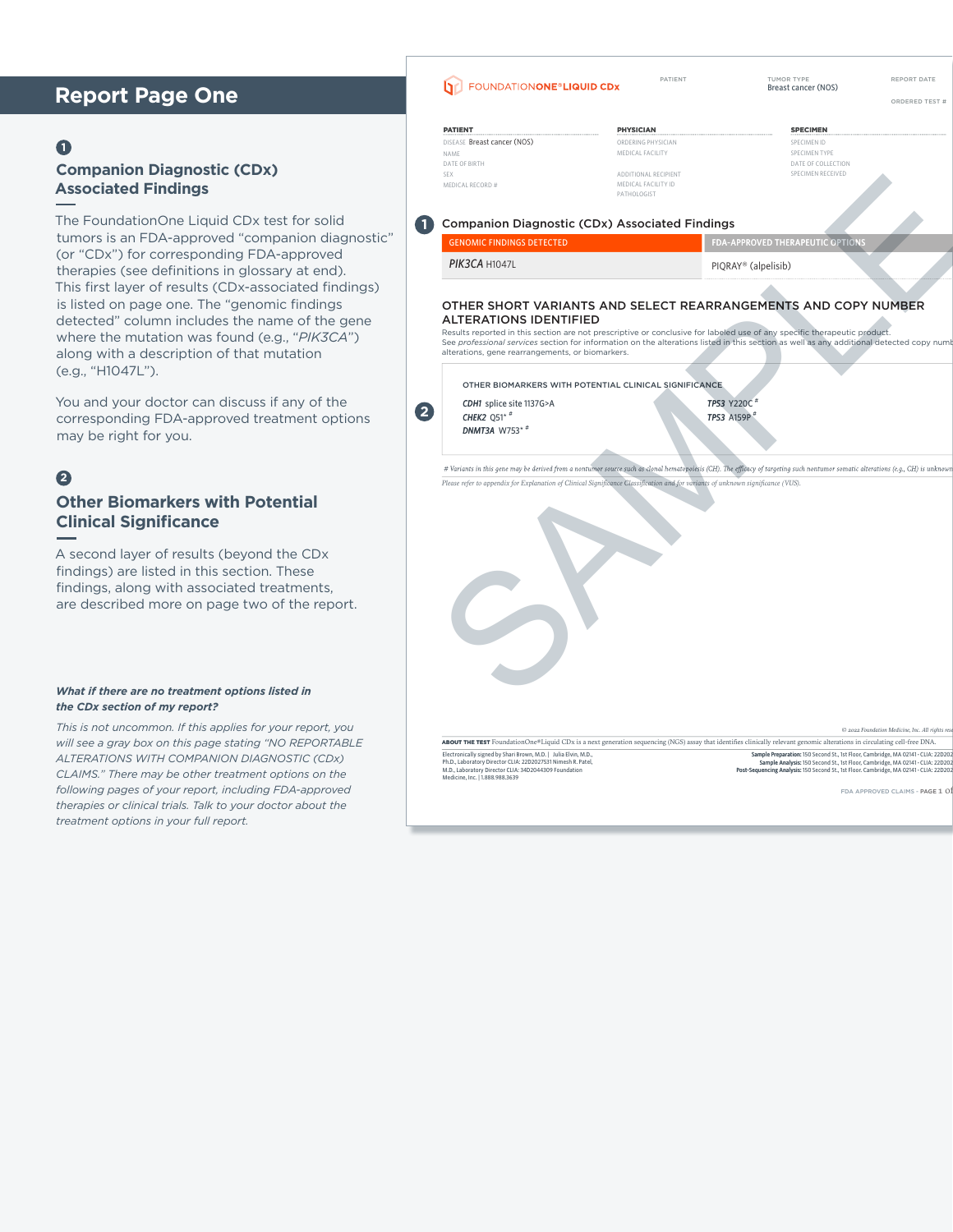# **Report Page Two**

# **3**

### **Biomarker Findings**

Microsatellite instability (MSI) and blood tumor mutational burden (bTMB) are two biomarkers that can help your doctor understand what immunotherapy treatment options might be available for you.

# **Genomic Findings 4**

This section shows the gene mutations that may be linked with treatment options, beyond the CDx findings on page one.

### **Report Highlights 5**

This provides the highlights from your results, at a glance, to help your doctor focus on the key actionable results for treatment planning.

### **Therapies with Clinical Relevance 6**

These are potential treatment options based on your genomic findings.

The therapies listed in the left column are FDA-approved for your cancer type. The therapies in the right column are FDAapproved for another cancer type. You and your doctor can discuss if any of these treatments may be right for you.

## **7**

### **Clinical Trial Options**

Your results may match with treatments that are currently being developed in clinical trials. A clinical trial could help you access some of the newest treatments in development. Talk to your doctor about available clinical trials you might qualify for.

|                                                          | FOUNDATIONONE <sup>®</sup> LIQUID CDx                                                                                                                                                                                                                                                                              |                                                                                                                                                                                                                                                                               | PATIENT                                                                                                                                                                                                                                                                                                                                                                                                                                                                                                  |                                                                                                                                                                                                                                             | <b>TUMOR TYPE</b><br>Breast cancer (NOS)<br>COUNTRY CODE<br>115                                            |                                                                         | REPORT DATE<br>ORDERED TEST #                                                                                                                                                                                  |  |
|----------------------------------------------------------|--------------------------------------------------------------------------------------------------------------------------------------------------------------------------------------------------------------------------------------------------------------------------------------------------------------------|-------------------------------------------------------------------------------------------------------------------------------------------------------------------------------------------------------------------------------------------------------------------------------|----------------------------------------------------------------------------------------------------------------------------------------------------------------------------------------------------------------------------------------------------------------------------------------------------------------------------------------------------------------------------------------------------------------------------------------------------------------------------------------------------------|---------------------------------------------------------------------------------------------------------------------------------------------------------------------------------------------------------------------------------------------|------------------------------------------------------------------------------------------------------------|-------------------------------------------------------------------------|----------------------------------------------------------------------------------------------------------------------------------------------------------------------------------------------------------------|--|
|                                                          | ABOUT THE TEST FoundationOne®Liquid CDx is a next generation sequencing (NGS) assay that identifies clinically relevant genomic alterations in circulating cell-free DNA. Interpretive cor<br>on this page and subsequent pages is provided as a professional service, and is not reviewed or approved by the FDA. |                                                                                                                                                                                                                                                                               |                                                                                                                                                                                                                                                                                                                                                                                                                                                                                                          |                                                                                                                                                                                                                                             |                                                                                                            |                                                                         |                                                                                                                                                                                                                |  |
| ĒΝ<br>FAT                                                | DISEASE Breast cancer (NOS)<br>NAME<br>DATE OF BIRTH<br><b>SEX</b><br><b>MEDICAL RECORD#</b>                                                                                                                                                                                                                       | PHYSICIAN<br><b>PATHOLOGIST</b>                                                                                                                                                                                                                                               | ORDERING PHYSICIAN<br>MEDICAL FACILITY<br>ADDITIONAL RECIPIENT<br>MEDICAL FACILITY ID                                                                                                                                                                                                                                                                                                                                                                                                                    |                                                                                                                                                                                                                                             | <b>SPECIMEN</b>                                                                                            | SPECIMEN ID<br>SPECIMEN TYPE<br>DATE OF COLLECTION<br>SPECIMEN RECEIVED |                                                                                                                                                                                                                |  |
|                                                          | <b>Biomarker Findings</b><br>Blood Tumor Mutational Burden - 5 Muts/Mb<br>Microsatellite status - MSI-High Not Detected<br>Tumor Fraction - Elevated Tumor Fraction Not<br>Detected                                                                                                                                | Report Highlights<br>· Variants with diagnostic implications that may indicate a<br>specific cancer type: CDH1 splice site 1137G>A (p. 8)<br>· Targeted therapies with NCCN categories of evidence in this<br>tumor type: Alpelisib + Fulvestrant (p. 10), Everolimus (p. 11) |                                                                                                                                                                                                                                                                                                                                                                                                                                                                                                          |                                                                                                                                                                                                                                             |                                                                                                            |                                                                         |                                                                                                                                                                                                                |  |
|                                                          | <b>Genomic Findings</b><br>For a complete list of the genes assayed, please refer to the Appendix.<br>PIK3CA H1047L<br>CHEK2 O51*<br>CDH1 splice site 1137G>A<br>DNMT3A W753*<br>TP53 A159P, Y220C                                                                                                                 |                                                                                                                                                                                                                                                                               |                                                                                                                                                                                                                                                                                                                                                                                                                                                                                                          | . Evidence-matched clinical trial options based on this patient's<br>genomic findings: (p. 13)<br>. Variants that may represent clonal hematopoiesis and may<br>originate from non-tumor sources: CHEK2 Q51* (p. 7),<br>DNMT3A W753* (p. 8) |                                                                                                            |                                                                         |                                                                                                                                                                                                                |  |
|                                                          | † See About the Test in appendix for details.                                                                                                                                                                                                                                                                      |                                                                                                                                                                                                                                                                               |                                                                                                                                                                                                                                                                                                                                                                                                                                                                                                          |                                                                                                                                                                                                                                             |                                                                                                            |                                                                         |                                                                                                                                                                                                                |  |
|                                                          |                                                                                                                                                                                                                                                                                                                    |                                                                                                                                                                                                                                                                               |                                                                                                                                                                                                                                                                                                                                                                                                                                                                                                          |                                                                                                                                                                                                                                             |                                                                                                            |                                                                         |                                                                                                                                                                                                                |  |
|                                                          | <b>BIOMARKER FINDINGS</b><br><b>Blood Tumor Mutational Burden - 5</b>                                                                                                                                                                                                                                              |                                                                                                                                                                                                                                                                               |                                                                                                                                                                                                                                                                                                                                                                                                                                                                                                          |                                                                                                                                                                                                                                             | THERAPY AND CLINICAL TRIAL IMPLICATIONS<br>No therapies or clinical trials. See Biomarker Findings section |                                                                         |                                                                                                                                                                                                                |  |
|                                                          | Muts/Mb                                                                                                                                                                                                                                                                                                            |                                                                                                                                                                                                                                                                               |                                                                                                                                                                                                                                                                                                                                                                                                                                                                                                          |                                                                                                                                                                                                                                             |                                                                                                            |                                                                         |                                                                                                                                                                                                                |  |
|                                                          | Microsatellite status - MSI-High Not<br>Detected                                                                                                                                                                                                                                                                   | MSI-High not detected. No evidence of microsatellite instability in this<br>sample (see Appendix section).                                                                                                                                                                    |                                                                                                                                                                                                                                                                                                                                                                                                                                                                                                          |                                                                                                                                                                                                                                             |                                                                                                            |                                                                         |                                                                                                                                                                                                                |  |
| Tumor Fraction - Elevated Tumor Fraction<br>Not Detected |                                                                                                                                                                                                                                                                                                                    |                                                                                                                                                                                                                                                                               | Tumor fraction is considered elevated when ctDNA levels are high<br>enough that aneuploidy can be detected. The fact that elevated tumor<br>fraction was not detected in this specimen indicates the possibility of<br>lower levels of ctDNA but does not compromise confidence in any<br>reported alterations. However, in the setting of a negative liquid biopsy<br>result, orthogonal testing of a tissue specimen should be considered if<br>clinically indicated (see Biomarker Findings section). |                                                                                                                                                                                                                                             |                                                                                                            |                                                                         |                                                                                                                                                                                                                |  |
|                                                          | <b>GENOMIC FINDINGS</b>                                                                                                                                                                                                                                                                                            |                                                                                                                                                                                                                                                                               | VAF <sub>%</sub>                                                                                                                                                                                                                                                                                                                                                                                                                                                                                         | <b>RELEVANCE</b><br>(IN PATIENT'S TUMOR TYPE)                                                                                                                                                                                               | <b>THERAPIES WITH CLINICAL</b>                                                                             |                                                                         | <b>THERAPIES WITH CLINICAL</b><br><b>RELEVANCE</b><br>(IN OTHER TUMOR TYPE)                                                                                                                                    |  |
|                                                          | PIK3CA -<br>H1047L                                                                                                                                                                                                                                                                                                 |                                                                                                                                                                                                                                                                               | 0.62%                                                                                                                                                                                                                                                                                                                                                                                                                                                                                                    | Alpelisib +<br>Fulvestrant                                                                                                                                                                                                                  | $\vert$ 1                                                                                                  | Everolimus<br>Temsirolimus                                              | 2A                                                                                                                                                                                                             |  |
|                                                          | 10 Trials see p. 15                                                                                                                                                                                                                                                                                                |                                                                                                                                                                                                                                                                               |                                                                                                                                                                                                                                                                                                                                                                                                                                                                                                          |                                                                                                                                                                                                                                             |                                                                                                            |                                                                         |                                                                                                                                                                                                                |  |
|                                                          | CHEK2-<br>O51                                                                                                                                                                                                                                                                                                      |                                                                                                                                                                                                                                                                               | 0.38%                                                                                                                                                                                                                                                                                                                                                                                                                                                                                                    | <b>None</b>                                                                                                                                                                                                                                 |                                                                                                            | None                                                                    |                                                                                                                                                                                                                |  |
|                                                          | 10 Trials see p. 13                                                                                                                                                                                                                                                                                                |                                                                                                                                                                                                                                                                               |                                                                                                                                                                                                                                                                                                                                                                                                                                                                                                          |                                                                                                                                                                                                                                             |                                                                                                            |                                                                         |                                                                                                                                                                                                                |  |
|                                                          |                                                                                                                                                                                                                                                                                                                    |                                                                                                                                                                                                                                                                               |                                                                                                                                                                                                                                                                                                                                                                                                                                                                                                          |                                                                                                                                                                                                                                             |                                                                                                            | NCCN category                                                           |                                                                                                                                                                                                                |  |
|                                                          | The content provided as a professional service by Foundation Medicine, Inc. has not been reviewed or approved by the FDA.<br>Electronically signed by Shari Brown, M.D.   Julia Elvin, M.D.,                                                                                                                       |                                                                                                                                                                                                                                                                               |                                                                                                                                                                                                                                                                                                                                                                                                                                                                                                          |                                                                                                                                                                                                                                             |                                                                                                            |                                                                         | C 2022 Foundation Medicine, Inc. All rights rese<br>Sample Preparation: 150 Second St., 1st Floor, Cambridge, MA 02141 - CLIA: 22D202                                                                          |  |
|                                                          | Ph.D., Laboratory Director CLIA: 22D2027531 Nimesh R. Patel,<br>M.D., Laboratory Director CLIA: 34D2044309 Foundation<br>Medicine, Inc.   1.888.988.3639                                                                                                                                                           |                                                                                                                                                                                                                                                                               |                                                                                                                                                                                                                                                                                                                                                                                                                                                                                                          |                                                                                                                                                                                                                                             |                                                                                                            |                                                                         | Sample Analysis: 150 Second St., 1st Floor, Cambridge, MA 02141 · CLIA: 22D202<br>Post-Sequencing Analysis: 150 Second St., 1st Floor. Cambridge, MA 02141 · CLIA: 22D202<br>PROFESSIONAL SERVICES - PAGE 1 Of |  |
|                                                          |                                                                                                                                                                                                                                                                                                                    |                                                                                                                                                                                                                                                                               |                                                                                                                                                                                                                                                                                                                                                                                                                                                                                                          |                                                                                                                                                                                                                                             |                                                                                                            |                                                                         |                                                                                                                                                                                                                |  |

#### *What if there are no treatment options listed in my report?*

*Even if the results do not identify a specific therapy or clinical trial for you, they can still provide valuable information to you and your doctor. They may identify treatments that are not appropriate for you based on your genomic findings, they may confirm your current treatment, or they may be useful in the future as additional treatments become available.*

## **The Rest of the Report**

Your report contains additional pages with detailed information that your doctor can use to better understand your findings. This report guide is focused on the first two pages to help you understand the basics of your report. Remember, page one of your report describes the CDx associated findings and page two describes a second layer of options beyond the CDx findings. Read on to see a glossary of key terms discussed in this guide.